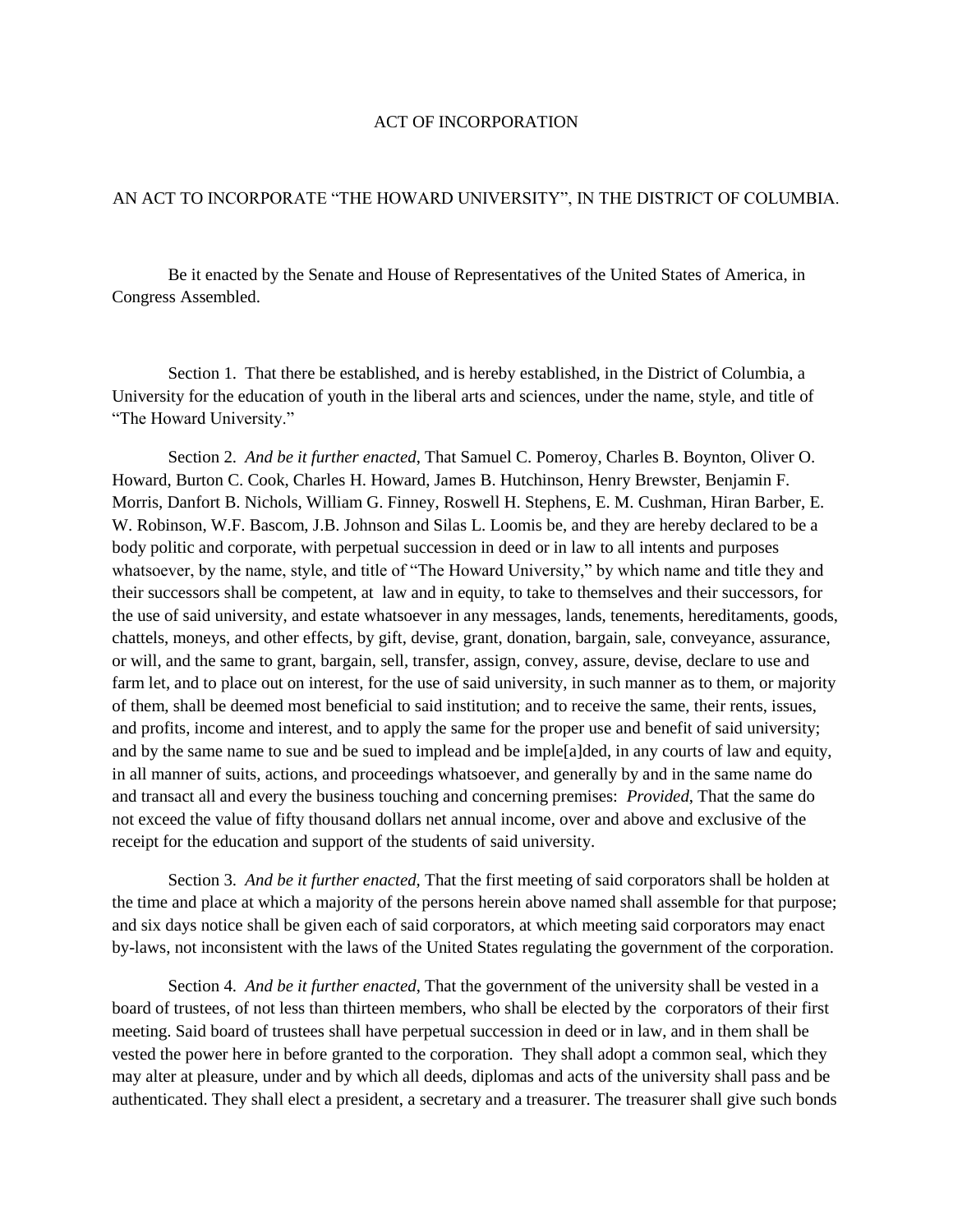as the board of trustees may direct. The said board shall also appoint the professors and tutors, prescribing the number, and determining the amount of their respective salaries. They shall appoint such other officers, agents, or employees, as the wants of the university may from time to time demand, in all cases fixing their compensation. All meetings of said board may be called in such manner as the trustees shall prescribe, and nine of them so assembled shall constitute a quorum to so business, and less number may adjourn from time to time.

Section 5. *And be it further enacted*, That the university shall consist of the following departments, and such others as the board of trustees may establish: First, normal; second collegiate; third, theological: fourth, law; fifth, medicine; sixth, agriculture.

Section 6. *And be it further enacted*, That the immediate government of the several departments, subject to the control of the trustees, shall be entrusted to their perspective faculties, but the trustees shall regulate the course of instruction, prescribe, with the advice of the professors, the necessary text-books, confer such degrees, and grant such diplomas as are usually conferred and granted in other universities.

Section 7. *And be it further enacted*, That the board of trustees shall have the power to remove any professor or tutor or other officers connected with the institution, when, in their judgment, the interests of the university shall require it.

Section 8. *And be it further enacted*, that the board of trustees shall publish an annual report, making an exhibit of the affairs of the university.

Section 9. *And be it further enacted*, that no misnomer of the said corporation shall defeat or annul any donation, gift, grant, devise, or bequest to or from the said corporation.

Section 10. *And be it further enacted*, That the said corporation shall not employ its funds or income, or any part thereof in banking operations or for any purposes or object other than those expresses in the first section of this act; and that nothing in this act contained shall be so construed as to prevent congress from altering, amending, or repealing the same.

*Approved March 2, 1867*

*14 United States Statutes At Large, 438*